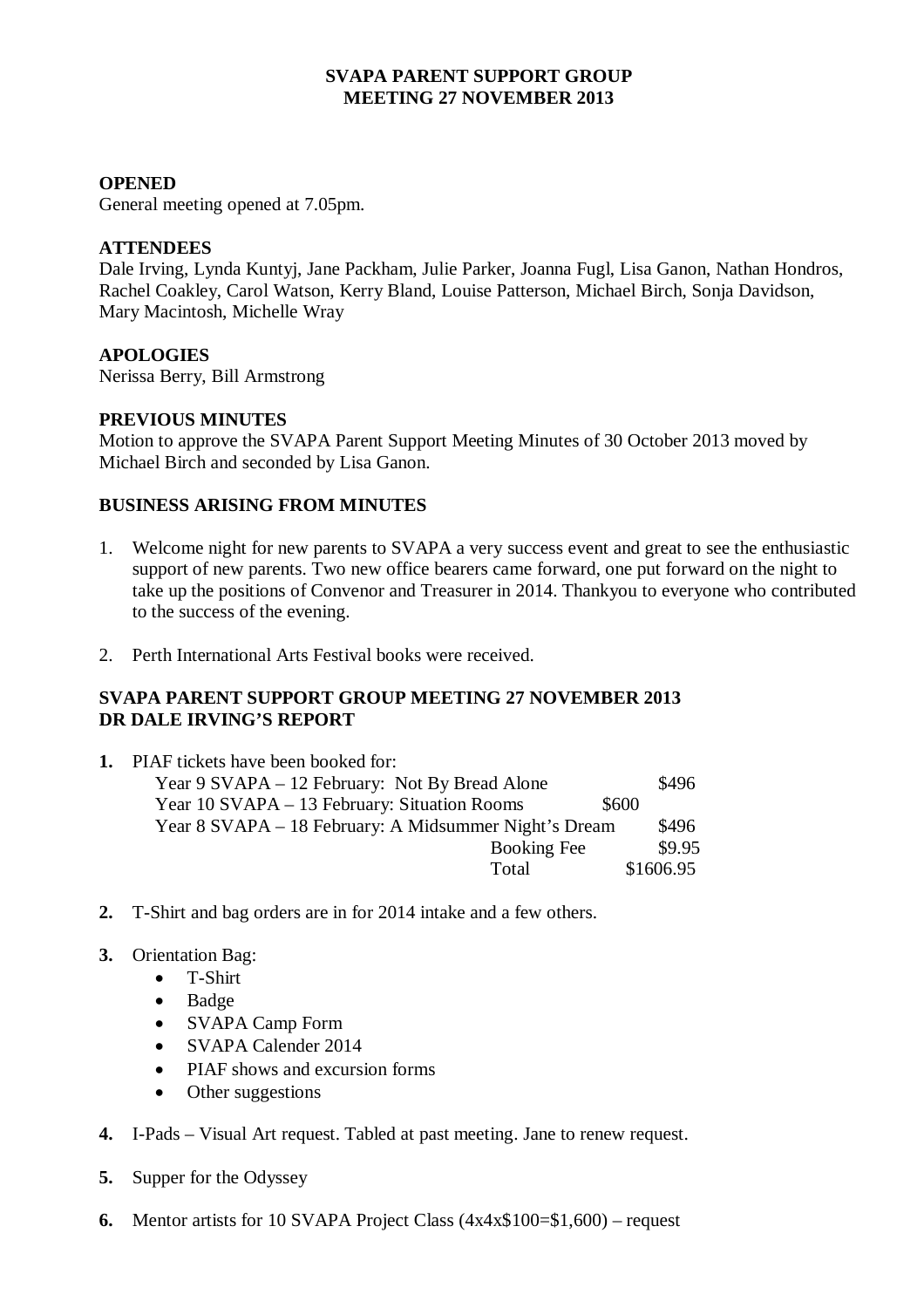- **7.** Look into Dance Project for 8/9/ SVAPAs for 2014 Buzz Dance
- **8.** Huge thanks to SVAPA Parent Support Group for the wonderful support for the SVAPA program in 2013.

### **TREASURER'S REPORT SVAPA Parents Support Group Treasurer's Report** 27 Nov 2013

It was a pleasure to attend and speak briefly at the recent Welcome evening for 2014 SVAPA students and parents.

At the welcome evening Julie our Convenor and I took an executive decision to subsidise the cost of SVAPA T-shirts as we felt \$25 was a lot to ask parents to pay. We brought the cost down to \$15 and we are delighted to say 32 orders were taken on the night. Approximate total cost to SVAPA for this including fabric 'goodie' bags for each student is \$285.

As we have over 40 badges in stock at the moment, we also agreed that new enrolments would receive the SVAPA badges for free, to be included with their goodie bags. With this in mind we will likely need to order more badges in the first half of 2014.

I was handed a cheque yesterday from the office for the TryBooking ticket sales for over \$2400. This is the income from the BIG production. What an achievement! It certainly pays off to charge for our performances.

If we haven't done so already - I am proposing a motion to close the Bendigo bank account and transfer the balance to the Commonwealth Bank to simplify accounting for SVAPA going forward. This needs to be ratified and minuted in order for the P&C Treasurer to action.

All the SVAPA accounts are currently with the Auditor. She has been waiting on information that is in the P&C Treasurers possession to complete the process. At the moment I have no paperwork for SVAPA accounts.

I anticipate having the cheque book by the end of the month and being able to pay our current invoices before the year end. At the moment the P&C Treasurer is unavailable due to family concerns so there will be a bit more work to do to get the books closed off for December 2013. This delay has also meant I have not yet been able to give Music their cheque for share in the Art Auction 2013 profits. I will ensure this is done by the end of the term.

I am looking forward to meeting and working with the new SVAPA Treasurer to ensure a smooth hand over and will be available for support and advice as needed in 2014.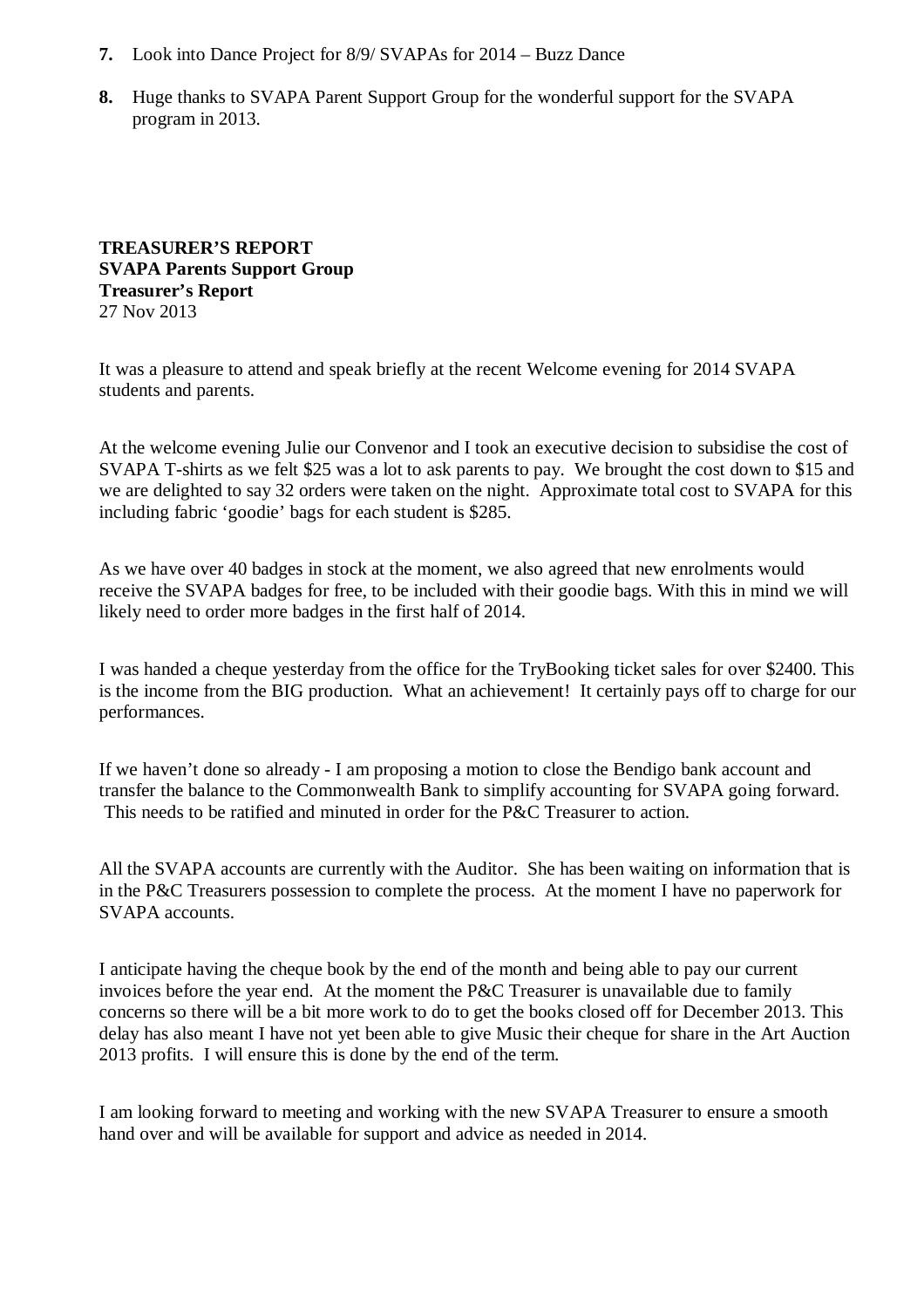As I do not have the full books for the time being, all amounts below are approximate.

| Commonwealth Bank balance at 7 <sup>th</sup> August                                                                                                                                                                                                                                                                                                             | \$8,042.81                                                                             |
|-----------------------------------------------------------------------------------------------------------------------------------------------------------------------------------------------------------------------------------------------------------------------------------------------------------------------------------------------------------------|----------------------------------------------------------------------------------------|
| Bendigo Bank balance TBA – approximately<br>(includes share of income from LAA 2013)                                                                                                                                                                                                                                                                            | \$14,667.00                                                                            |
| <b>LESS Payments made:</b><br>$BioCups - tea/coffee$ supplies<br>J Berlyn Holiday Rehearsals July<br>J Berlyn rehearsals/dance classes June<br>5 Beat Salad Worshops & rehearsals May/June                                                                                                                                                                      | \$232.00<br>\$1,800.00<br>\$900.00<br>\$1,050.00                                       |
| Total available funds at <b>7 August 2013</b>                                                                                                                                                                                                                                                                                                                   | \$18,728.00                                                                            |
| <b>Income</b> from BIG (approx)                                                                                                                                                                                                                                                                                                                                 | \$2,400.00                                                                             |
| Subtotal:                                                                                                                                                                                                                                                                                                                                                       | \$21,128.00                                                                            |
| <b>Less Payments Pending:</b><br>Awesome Tour 16 Oct<br><b>Bus hire Awesome Festival</b><br>Renato Fabretti Stage Combat tuition x 3<br>sessions<br>Marnie Orr BodyWeather w'shop leader<br>Ralf Rauker – Bodymechanics<br><b>G Moran Physical Theatre classes</b><br>Camera Equipment<br>SVAPA T-shirts and bags subsidy<br>Subway lunch for Workshop 19/11/13 | 792.00<br>297.00<br>600.00<br>450.00<br>450.00<br>1050.00<br>427.10<br>285.00<br>95.00 |
| Total available funds at 27 Nov 2013                                                                                                                                                                                                                                                                                                                            | \$16,681.90                                                                            |
| Less proposed spending:<br>PIAF Tickets for Feb 2014<br>SVAPA puppetry 23 Nov (including lunch)<br>30 Nov workshop artist payment and lunch<br>Dramaturgical Workshop payment for artists<br><b>Approx Funds carried over for 2013:</b>                                                                                                                         | 1606.95<br>800.00<br>1500.00<br>1200.00<br>11,574.95                                   |
|                                                                                                                                                                                                                                                                                                                                                                 |                                                                                        |

*Joanna Fugl SVAPA Support Group Treasurer*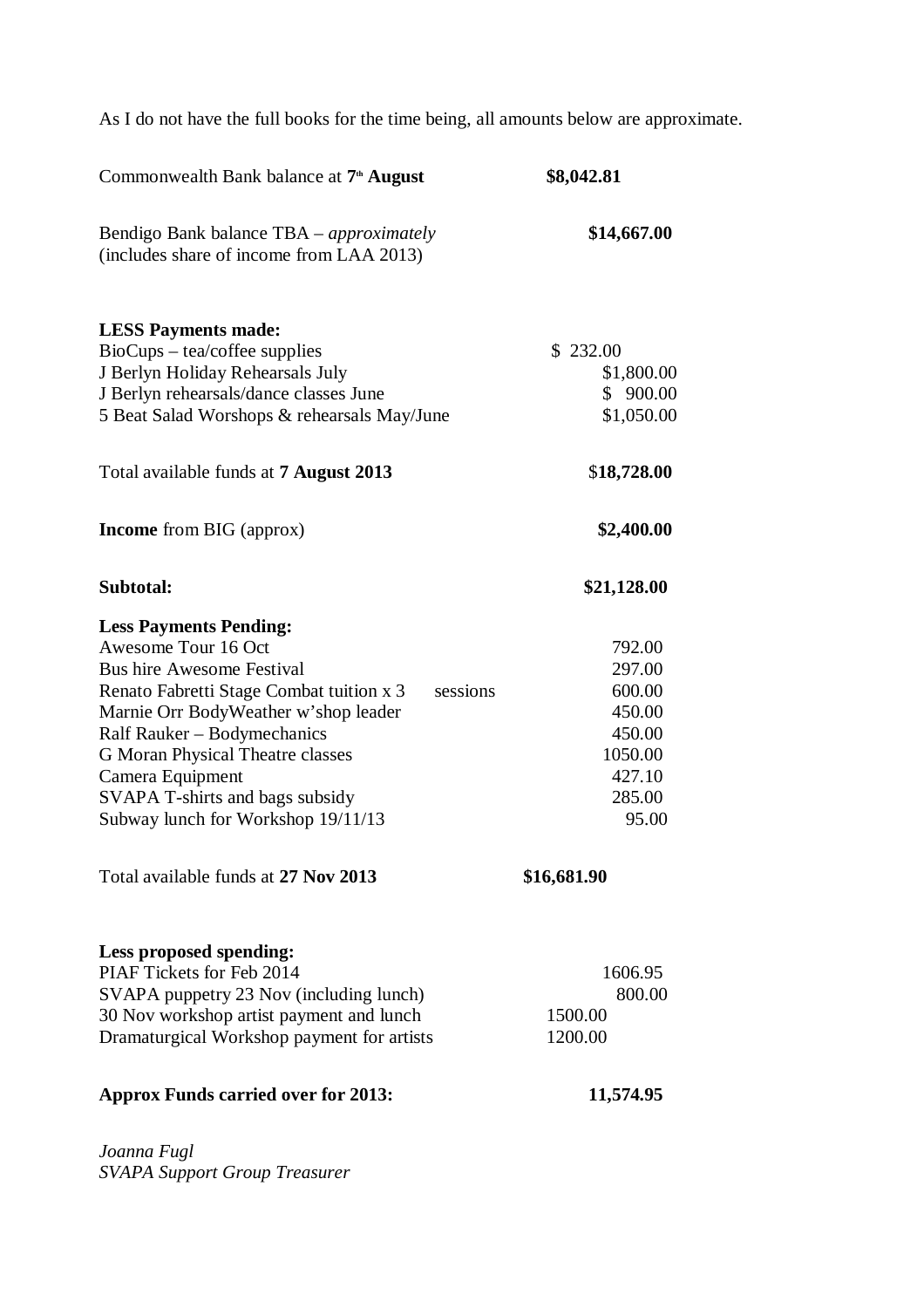# **GENERAL BUSINESS**

- **1.** Jane Packham has renewed the request for I-Pads for Visual Art and will obtain a quote from school supplier and ideally would like 15 supplied so they could be shared between 2 or make a class set to optimise use.
- **2.** Positive feedback from those parents attending the meeting regarding Dance Project for 2014 Buzz Dance.
- **3.** Sonja Davidson will arrange Subway lunch for this weekends Saturday workshops for Years 7 & 8 as approved at previous meeting.
- **4.** It is SVAPAs turn to stock Supper box that needs replenishing with Tea, Coffee and Cordial in time for the Year 9 Odyssey performance evenings. Motion to approve funds for consumables up to \$100 by Michelle Wray and seconded by Julie Parker. Michelle Wray will action supplies. Louise Patterson, Kerry Bland, Julie Parker have volunteered with set up and pack away over the two evenings. Families attending on the night are asked to bring a plate to contribute to the supper and Dale will email Year 9 SVAPA parents with this request. Door entry to the Odyssey performance is \$5. Front of house event assistance will be provided by Live Production, Theatre and Events Certificate II students.
- **5.** Joanna Fugl motioned to subsidise the purchase of SVAPA T–Shirts by \$10 each, reducing the price to \$15. Seconded by Julie Parker.
- **6.** Joanna Fugl (Treasurer) proposed motion to close the Bendigo Bank Account and consolidate into Commonwealth Account and run one bank account. Seconded by Julie Parker.
- **7.** Carole Watson has been put forward and volunteered to take up position of Treasurer in 2014 and is supported by Joanna Fugl. Joanna Fugl will assist with Carole Watson with handover.
- **8.** Thankyou to Joanna Fugl for time and hard work as SVAPA Parent Support Group Treasurer and management of finances for the Art Auction. Your efforts are greatly appreciated.
- **9.** Thankyou to Julie Parker for her work as Convenor and representation of SVAPA Parent Support Group at P&C meetings, preparing Meeting Agendas, checking and distributing Meeting Minutes and Volunteering at various times to support SVAPA. She will be handing over to Sue for next year. Your efforts are greatly appreciated.
- **10.** Mary Macintosh suggested we have an after show comments book in the foyer after performances for review, feedback and archival purposes which was well received by everyone in attendance. Mary Macintosh volunteered to action in time for Odyssey.
- **11.** Jane Packham advised that at the recent school awards ceremony for Year 12, students from the SVAPA Year 12 Form were the highest achieving Form with 14 students being award winners across all subject areas. This demonstration of high achievement has been the case for 4 of the last 5 years. This data highlights the fact that SVAPA attracts highly motivated students. It was stated that many parents are initially concerned that participation in a program may come at the expense of other subjects and this data dispels these concerns.
- **12.** Thankyou to Dale Irving and the Arts Staff for a great year of SVAPA.